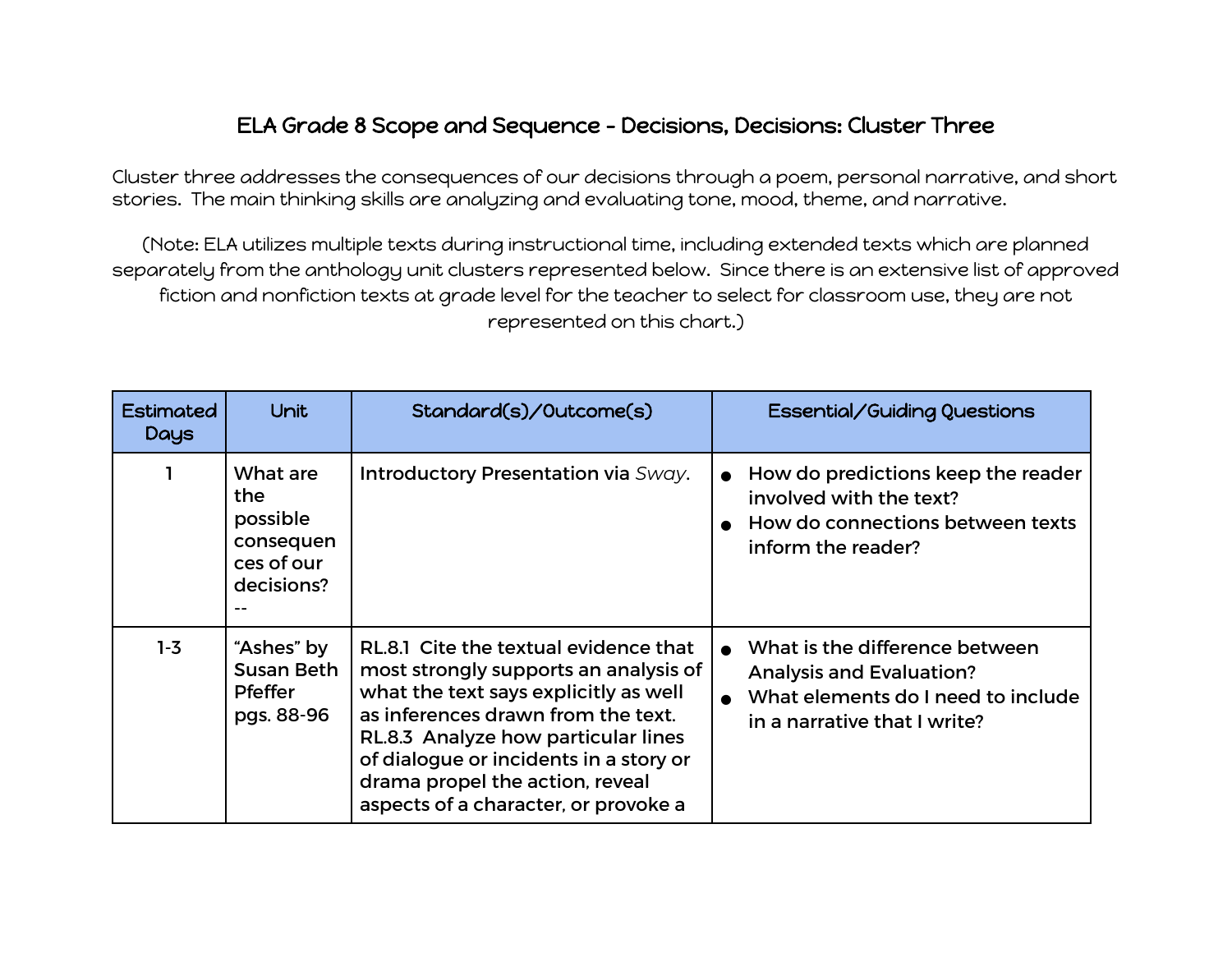|         |                                                                            | decision.<br>RL.8.6 Analyze how differences in<br>the points of view of the characters<br>and the audience or reader (e.g.,<br>created through the use of dramatic<br>irony) create such effects as<br>suspense or humor.                                                                                                                                                                                                                                                                                                                                                       |                                                                                                 |
|---------|----------------------------------------------------------------------------|---------------------------------------------------------------------------------------------------------------------------------------------------------------------------------------------------------------------------------------------------------------------------------------------------------------------------------------------------------------------------------------------------------------------------------------------------------------------------------------------------------------------------------------------------------------------------------|-------------------------------------------------------------------------------------------------|
| $1-2$   | "Certain<br>Choices" by<br>Richard<br>Shelton<br>pg. 97                    | RI.8.1 Cite the textual evidence that<br>most strongly supports an analysis of<br>what the text says explicitly as well<br>as inferences drawn from the text.                                                                                                                                                                                                                                                                                                                                                                                                                   | What are the differences between<br>tone and mood and how are they<br>developed in a narrative? |
| $2 - 3$ | "Moving<br>Into the<br>Mainstrea<br>m" by Slade<br>Anderson<br>pgs. 98-102 | RL.8.1 Cite the textual evidence that<br>most strongly supports an analysis of<br>what the text says explicitly as well<br>as inferences drawn from the text.<br>RL.8.2 Determine a theme or central<br>idea of a text and analyze its<br>development over the course of the<br>text, including its relationship to the<br>characters, setting, and plot; provide<br>an objective summary of the text.<br>RL.8.3 Analyze how particular lines<br>of dialogue or incidents in a story or<br>drama propel the action, reveal<br>aspects of a character, or provoke a<br>decision. | • How do I effectively analyze text?                                                            |
| $2 - 3$ | "Button,                                                                   | RL.8.1 Cite the textual evidence that                                                                                                                                                                                                                                                                                                                                                                                                                                                                                                                                           | How do I effectively analyze a                                                                  |